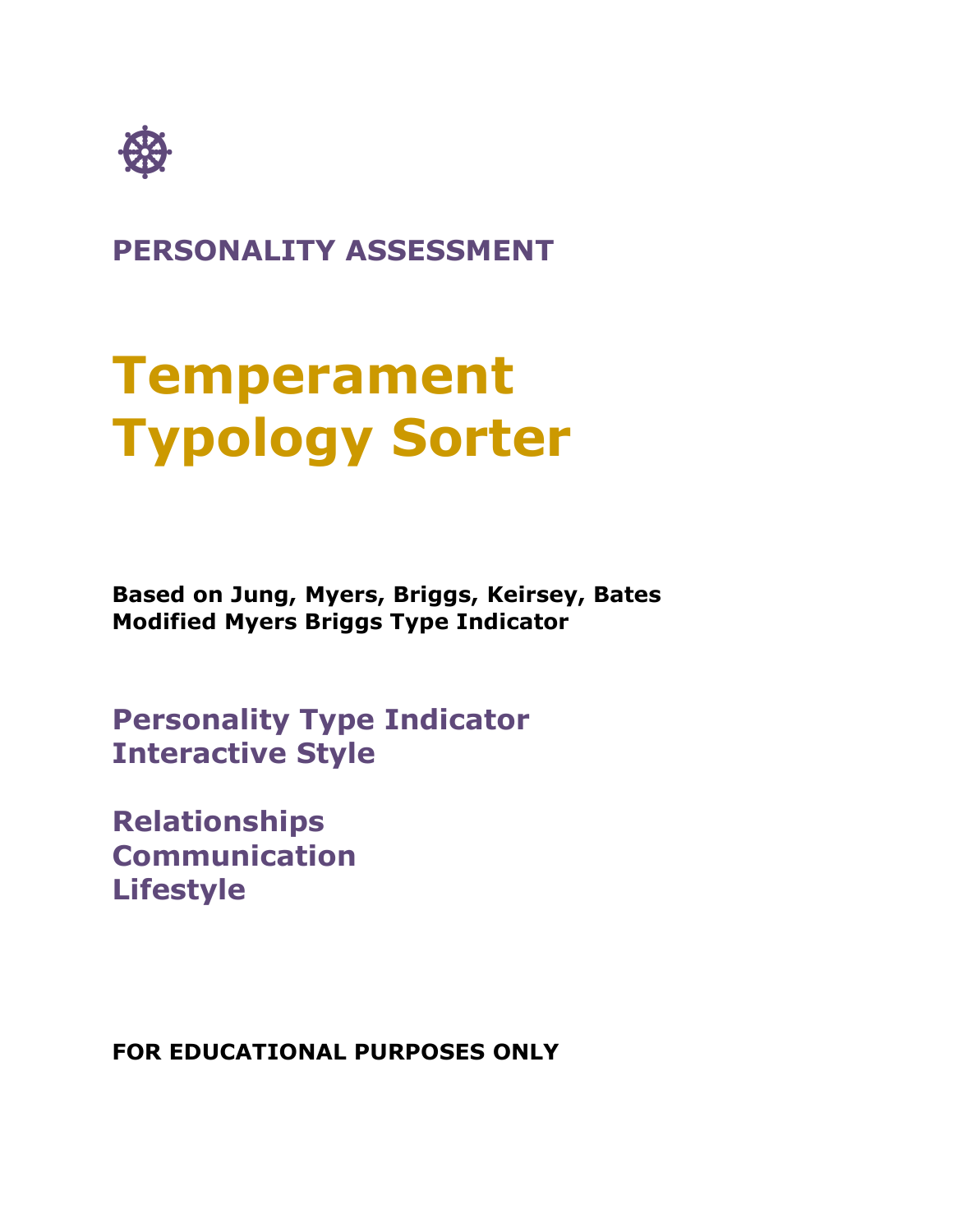

Temperament Typology Sorter | MBTI Modified For Educational Purposes Only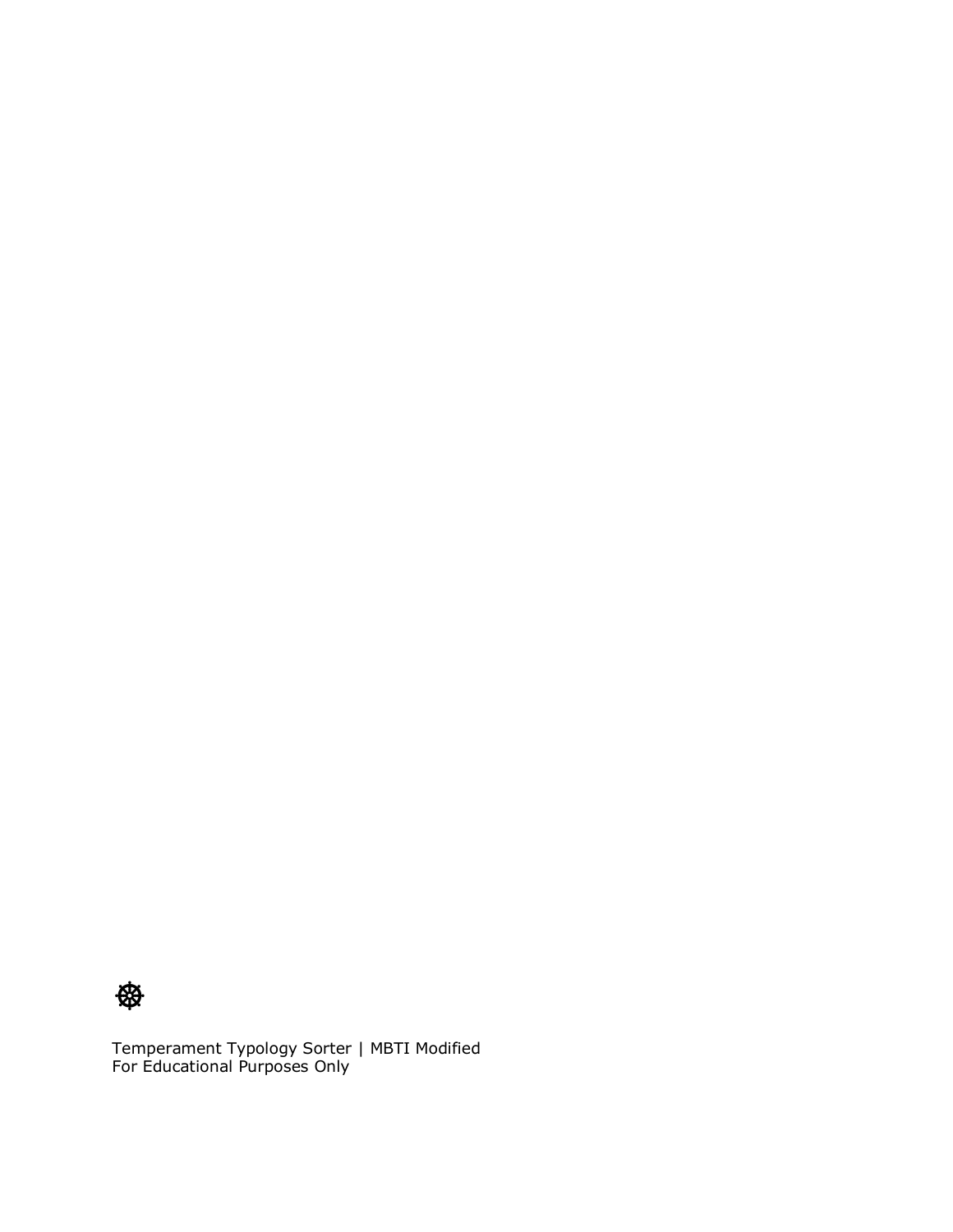### **PERSONALITY ASSESSMENT**

# **Temperament Typology Sorter**

## **Personality Type Indicator | Interactive Style Relationships | Communication | Lifestyle**

#### **FOR EDUCATIONAL PURPOSES ONLY**

**NAME: \_\_\_\_\_\_\_\_\_\_\_\_\_\_\_\_\_\_\_\_\_\_\_\_\_\_\_\_\_\_\_\_\_\_\_\_\_\_\_\_\_\_\_\_\_\_\_\_\_\_\_\_\_\_\_\_\_\_\_\_\_\_\_\_\_**

**SCORE: \_\_\_\_\_\_\_\_\_\_\_\_\_\_\_\_\_\_\_\_\_\_\_\_\_\_\_\_\_\_\_\_\_\_\_\_\_\_\_\_\_\_\_\_\_\_\_\_\_\_\_\_\_\_\_\_\_\_\_\_\_\_\_\_\_\_**

#### **Taking the Assessment**

- This assessment contains 70 questions. For each question, you are asked to select one of two possible answers.
- For each question, indicate your response by checking either (a) or (b).
- Answer each question as quickly as possible. The best choice for each question is the first response that occurs to you without too much deliberation. Do not over-analyze or over-scrutinize your response.
- When you have answered all 70 questions, transfer your responses to the scoring grid on the last page.

#### **Scoring the Assessment**

- Using the scoring grid, add down so that the total number of "a" answers is written in the box at the bottom of each column. Do the same for the "b" answers you have checked. Each of the 14 boxes should have a number in it.
- Transfer the number in box no. 1 of the answer grid to box no. 1 below the answer grid. Do the same for box no. 2. Note that you have two numbers for boxes 3 through 8.
- Bring down the first number for each box beneath the second, as indicated by the arrows.
- Now add all the pairs of numbers and enter the total in the boxes below the answer grid, so each box has only one number.
- Now you have four pairs of numbers. Circle the letter below the larger numbers of each pair. If the two numbers of any pair are equal, circle neither but put an "x" below them and circle it.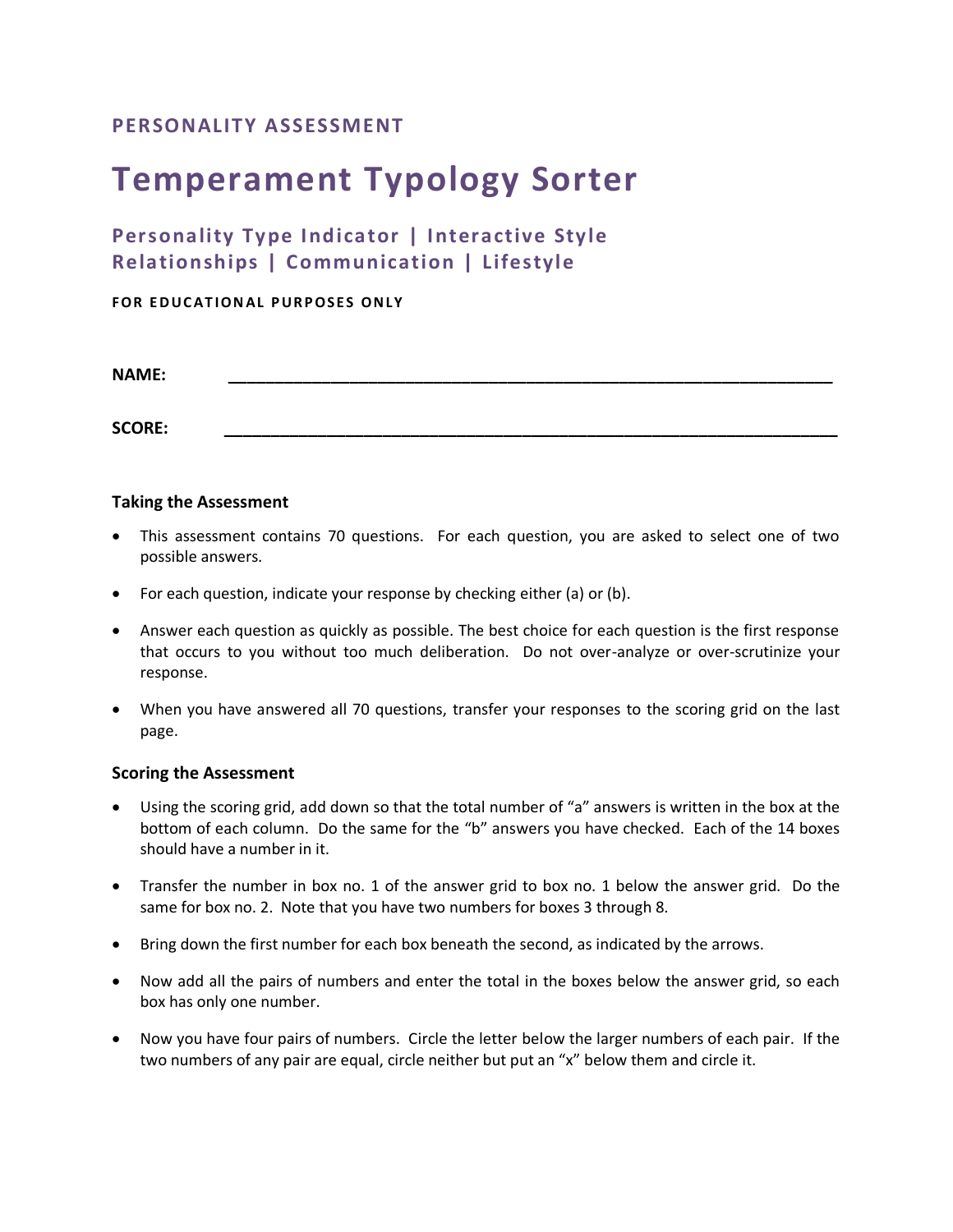#### **1 When the phone rings, do you**

- \_\_\_ (a) hurry to get to it first
- \_\_\_ (b) hope someone else will answer

#### **2 Are you more**

- \_\_\_ (a) observant than introspective
- (b) introspective than observant

#### **3 Is it worse to**

- \_\_\_ (a) have your head in the clouds
- \_\_\_ (b) be in a rut

#### **4 With people you are usually more**

- \_\_\_ (a) firm than gentle
- \_\_\_ (b) gentle than firmer

#### **5 Are you more comfortable in making**

- \_\_\_ (a) critical judgments
- \_\_ (b) value judgments

#### **6 Is clutter in the workplace something you**

- \_\_\_ (a) take time to straighten up
- \_\_\_ (b) tolerate pretty well
- **7 Is it your way to**
	- \_\_\_ (a) make up your mind quickly
	- \_\_\_ (b) pick and choose at some length

#### **8 Waiting in line, do you often**

- \_\_\_ (a) chat with others
- \_\_\_ (b) stick to business

#### **9 Are you more**

- \_\_\_ (a) sensible than ideational
- \_\_\_ (b) ideational than sensible

#### **10 Are you more interested in**

- \_\_\_ (a) what is actual
- \_\_\_ (b) what is possible

#### **11 In making decisions, do you go more by**

- \_\_\_ (a) data
- \_\_\_ (b) desires

#### **12 In sizing up others, do you tend to be**

- \_\_\_ (a) objective and impersonal
- \_\_\_ (b) friendly and personal

#### **13 Do you prefer contracts to be**

- \_\_\_ (a) signed, sealed and delivered
- (b) settled on a handshake

#### **14 Are you more satisfied having**

- \_\_\_ (a) a finished product
- \_\_\_ (b) a work in progress

#### **15 At a party, do you**

- \_\_\_ (a) interact with many, even strangers
- (b) interact with a few friends

#### **16 Do you tend to be more**

- \_\_\_ (a) factual than speculative
- \_\_\_ (b) speculative than factual

#### **17 Do you like writers who**

- \_\_\_ (a) say what they mean
- \_\_\_ (b) use metaphors and symbolism

#### **18 Which appeals to you more**

- \_\_\_ (a) consistency of thought
- \_\_\_ (b) harmonious relationships

#### **19 In disappointing someone, you are**

- \_\_\_ (a) frank and straightforward
- \_\_\_ (b) warm and considerate

#### **20 On the job, do you want your activities**

- \_\_\_ (a) scheduled
- \_\_\_ (b) unscheduled

#### **21 Do you more often prefer**

- \_\_\_ (a) final, unalterable statements
- \_\_\_ (b) tentative, preliminary statements

#### **22 Does interacting with strangers**

- \_\_\_ (a) energize you
- \_\_\_ (b) tax your reserves

#### **23 Facts are more likely to**

- \_\_\_ (a) speak for themselves
- \_\_\_ (b) illustrate principles

#### **24 Do you find visionaries and theorists**

- \_\_\_ (a) somewhat annoying
- \_\_\_ (b) rather fascinating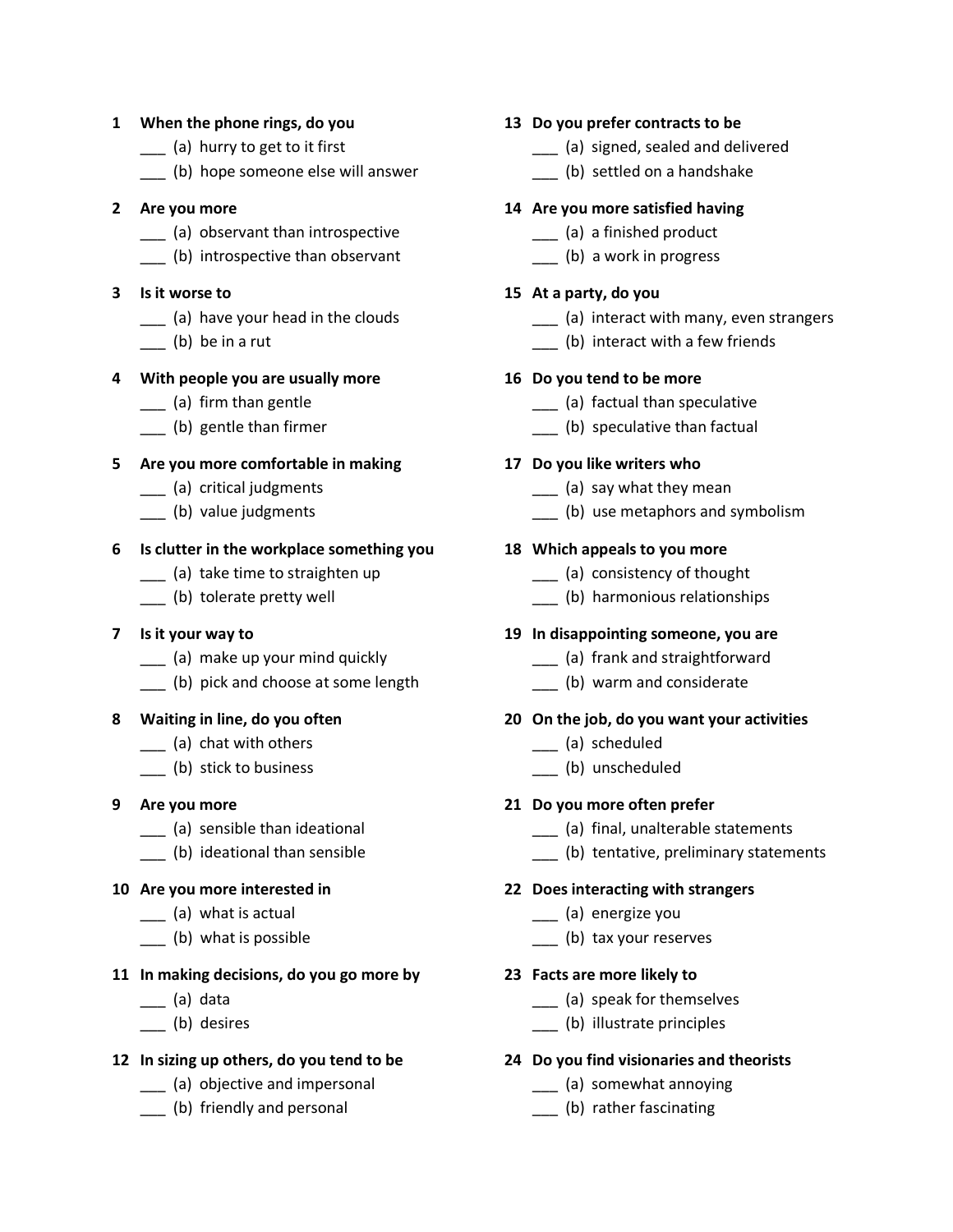#### **25 In a heated discussion, do you**

- \_\_\_ (a) stick to your guns
- \_\_\_ (b) look for common ground

#### **26 Is it better to be**

- \_\_\_ (a) just
- (b) merciful

#### **27 At work, is it more natural for you to**

- \_\_\_ (a) point out mistakes
- (b) try to please

#### **28 Are you more comfortable**

- \_\_\_ (a) after a decision
- \_\_\_ (b) before a decision

#### **29 Do you tend to**

- \_\_\_ (a) say right out what's on your mind
- \_\_\_ (b) keep your ears open

#### **30 Common sense is**

- \_\_\_ (a) usually reliable
- \_\_\_ (b) frequently questionable

#### **31 Children often do not**

- \_\_\_ (a) make themselves useful enough
- \_\_\_ (b) exercise their fantasy enough

#### **32 When in charge of others, are you**

- \_\_\_ (a) firm and unbending
- \_\_\_ (b) forgiving and lenient

#### **33 Are you more often**

- \_\_\_ (a) a cool-headed person
- \_\_\_ (b) a warm-hearted person

#### **34 Are you prone to**

- \_\_\_ (a) nailing things down
- \_\_\_ (b) exploring the possibilities

#### **35 In most situations, are you more**

- \_\_\_ (a) deliberate
- \_\_\_ (b) spontaneous

#### **36 Do you think of yourself as**

- \_\_\_ (a) outgoing
- \_\_\_ (b) private

#### **37 Are you more frequently**

- \_\_\_ (a) a practical sort of person
- \_\_\_ (b) a fanciful sort of person

#### **38 Do you speak more in**

- \_\_\_ (a) particulars than generalities
- \_\_\_ (b) generalities than particulars

#### **39 Which is more of a compliment**

- \_\_\_ (a) There's a logical person
- \_\_\_ (b) There's a sentimental person

#### **40 Which rules you more**

- \_\_\_ (a) your thoughts
- \_\_\_ (b) your feelings

#### **41 When finishing a job, do you like to**

- \_\_\_ (a) tie up all the loose ends
- \_\_\_ (b) move on to something else

#### **42 Do you prefer to work**

- \_\_\_ (a) up to the deadline
- \_\_\_ (b) just whenever

#### **43 Are the kind of person who**

- \_\_\_ (a) is rather talkative
- \_\_\_ (b) is rather quiet and reserved

#### **44 Are you inclined to take what is said**

- \_\_\_ (a) more literally
- \_\_\_ (b) more figuratively

#### **45 Do you more often see**

- \_\_\_ (a) what's right in front of you
- \_\_\_ (b) what can only be imagined
- **46 Is it worse to be**
	- \_\_\_ (a) a softy
	- \_\_\_ (b) hard-nosed

#### **47 In hard circumstances, are you sometimes**

- \_\_\_ (a) too unsympathetic
- \_\_\_ (b) too sympathetic

#### **48 Do you tend to choose**

- \_\_\_ (a) rather carefully
- \_\_\_ (b) somewhat impulsively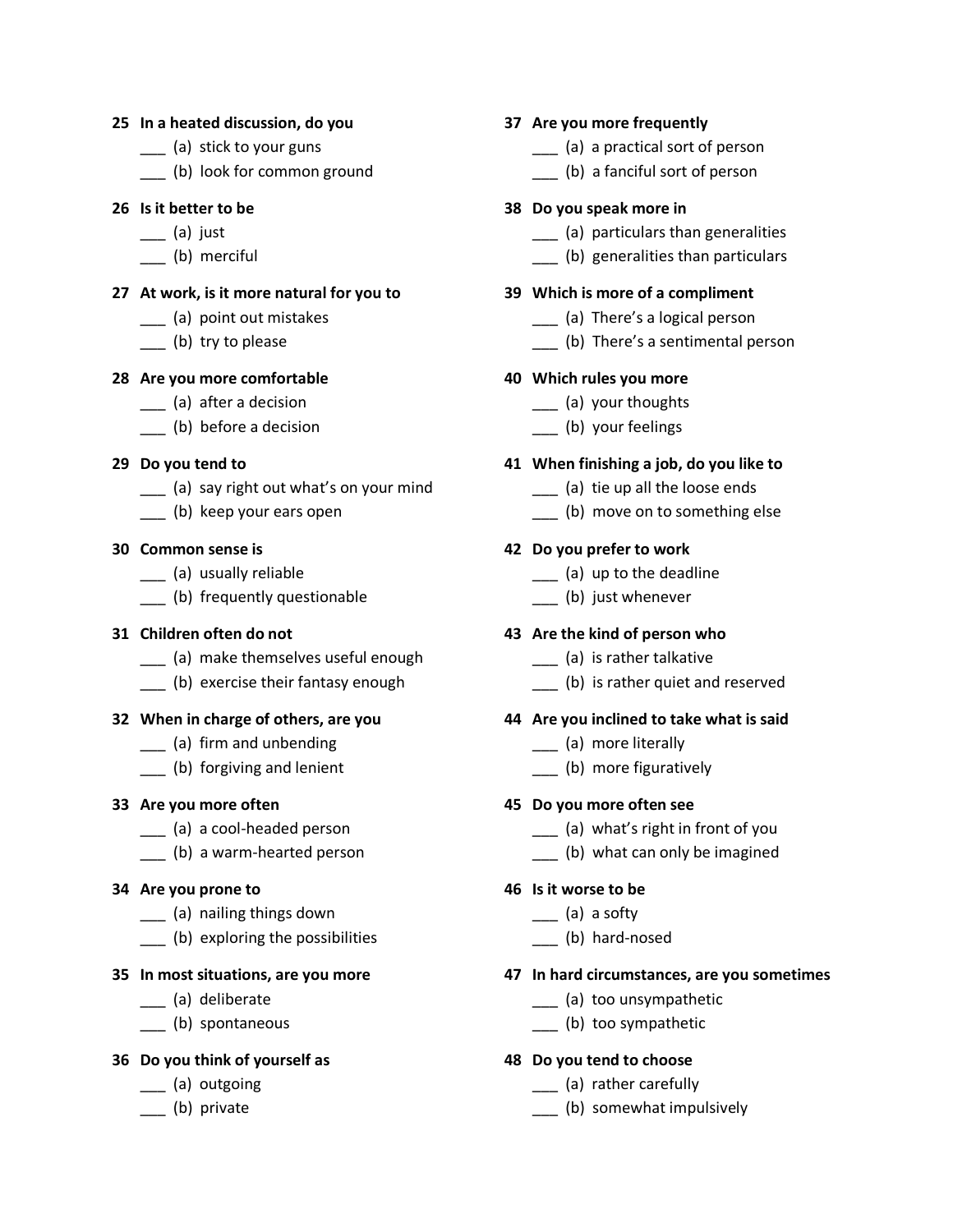#### **49 Are you inclined to be more**

- \_\_\_ (a) hurried than leisurely
- \_\_\_ (b) leisurely than hurried

#### **50 At work, do you tend to**

- \_\_\_ (a) be sociable with your colleagues
- \_\_\_ (b) keep to yourself

#### **51 Are you more likely to trust**

- \_\_\_ (a) your experiences
- (b) your conceptions

#### **52 Are you more inclined to feel**

- \_\_\_ (a) down to earth
- \_\_\_ (b) somewhat removed

#### **53 Do you think of yourself as a**

- \_\_\_ (a) tough-minded person
- \_\_\_ (b) tender-hearted person

#### **54 Do you value more in yourself being**

- \_\_\_ (a) reasonable
- \_\_\_ (b) devoted

#### **55 Do you usually want things**

- \_\_\_ (a) settled and decided
- \_\_\_ (b) just penciled in

#### **56 Would you say you are more**

- \_\_\_ (a) serious and determined
- \_\_\_ (b) easy going

#### **57 Do you consider yourself**

- \_\_\_ (a) a good conversationalist
- \_\_\_ (b) a good listener

#### **58 Do you prize in yourself**

- \_\_\_ (a) a strong hold on reality
- \_\_\_ (b) a vivid imagination

#### **59 Are you drawn more to**

- \_\_\_ (a) fundamentals
- \_\_\_ (b) overtones

#### **60 Which seems the greater fault**

- \_\_\_ (a) to be too compassionate
- (b) to be too dispassionate

#### **61 Are you swayed more by**

- \_\_\_ (a) convincing evidence
- \_\_\_ (b) a touching appeal

#### **62 Do you feel better about**

- \_\_\_ (a) coming to closure
- \_\_\_ (b) keeping your options open

#### **63 Is it preferably mostly to**

- \_\_\_ (a) make sure things are arranged
- \_\_\_ (b) just let things happen naturally

#### **64 Are you inclined to be**

- \_\_\_ (a) easy to approach
- $\frac{1}{\sqrt{2}}$  (b) shy

#### **65 In stories, do you prefer**

- \_\_\_ (a) action and adventure
- \_\_\_ (b) fantasy and heroism

#### **66 Is it easier for you to**

- \_\_\_ (a) put others to good use
- \_\_\_ (b) identify with others

#### **67 Which do you wish more for yourself**

- \_\_\_ (a) strength of will
- \_\_\_ (b) strength of emotion

#### **68 Do you see yourself as basically**

- \_\_\_ (a) thick-skinned
- \_\_\_ (b) thin-skinned

#### **69 Do you tend to notice**

- \_\_\_ (a) disorderliness
- \_\_\_ (b) opportunities for change

#### **70 Are you more**

- \_\_\_ (a) routinized than whimsical
- \_\_\_ (b) whimsical than routinized